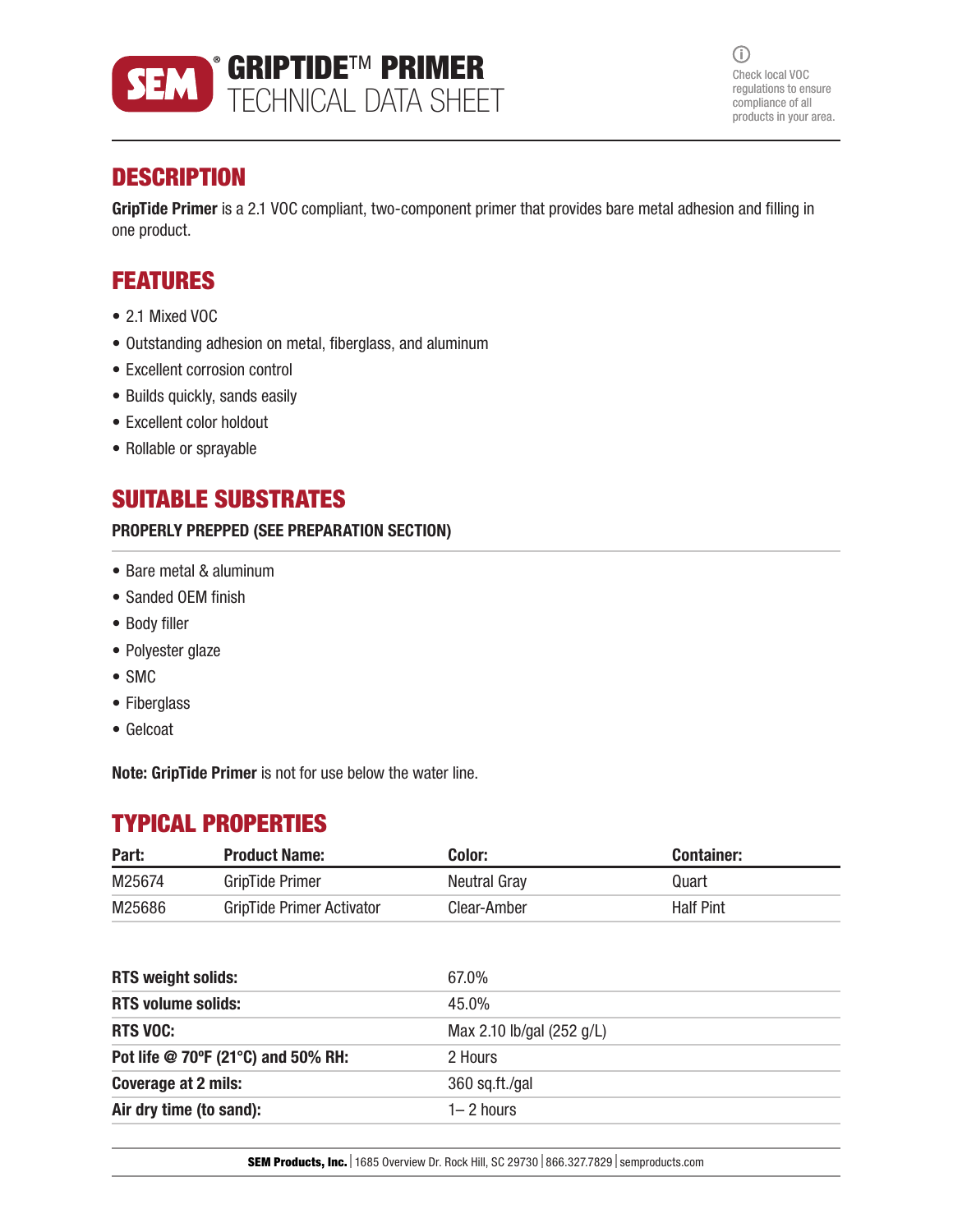# HANDLING AND APPLICATION

#### PREPARATION:

Clean with SEM Solve or XXX Universal Surface Cleaner. Wipe in one direction to avoid contamination. Sand all surfaces to be primed with P180 grit sand paper. After sanding, blow off with clean, dry, compressed air. Next, re-clean surface to be primed with **SEM Solve** or XXX Universal Surface Cleaner. Avoid saturating any exposed fibers.

Note: Any sand-throughs in primer will need to be re-primed before topcoating. Any exposed fibers below the gelcoat will need to be primed before topcoating. High-Build Primer Surfacer may be used to cover any small bare metal or sand through areas.



### MIXING:

Shake or stir thoroughly. Mix by volume:

| 4 Parts                      | Part                             | 1 Part (optional)* |
|------------------------------|----------------------------------|--------------------|
| GripTide <sup>™</sup> Primer | <b>GripTide Primer Activator</b> | Urethane Reducer   |

\*Reduction will result in a smoother surface when rolling product. If reducing, use a high quality urethane reducer.

### APPLICATION:



### ROLLING

Use a premium high density foam roller or equivalent. Using a nap roller will result in an undesirable finish.

- 1. Roll one medium-wet coat. Allow to flash completely.
- **2.** Apply  $1 3$  coats depending on desired film build.
- **3.** Topcoat without sanding between 1 16 hours. If after 16 hours, sand per topcoat instructions.
- **4.** For sanding of primer, allow to dry  $1 2$  hours.



#### SPRAYING

| Set air pressure to: | $35 - 45$ PSI for non-HVLP                 |  |
|----------------------|--------------------------------------------|--|
|                      | $8 - 10$ PSI at the cap for HVLP equipment |  |

**Note:** Use a gun equipped with a  $1.3 - 1.9$  fluid nozzle.

- **1.** Spray 1– 3 medium-wet coats keeping the gun  $5 7$ " from the substrate. Allow to flash completely between coats, approximately  $10 - 15$  minutes.
- 2. Topcoat without sanding between 1 16 hours. After 16 hours, sand per topcoat instructions.
- **3.** For sanding of primer, allow to dry  $1 2$  hours.

#### CLEANUP:

Use XXX Universal Gun Cleaner or appropriate cleaning materials compliant with VOC regulations in your area.